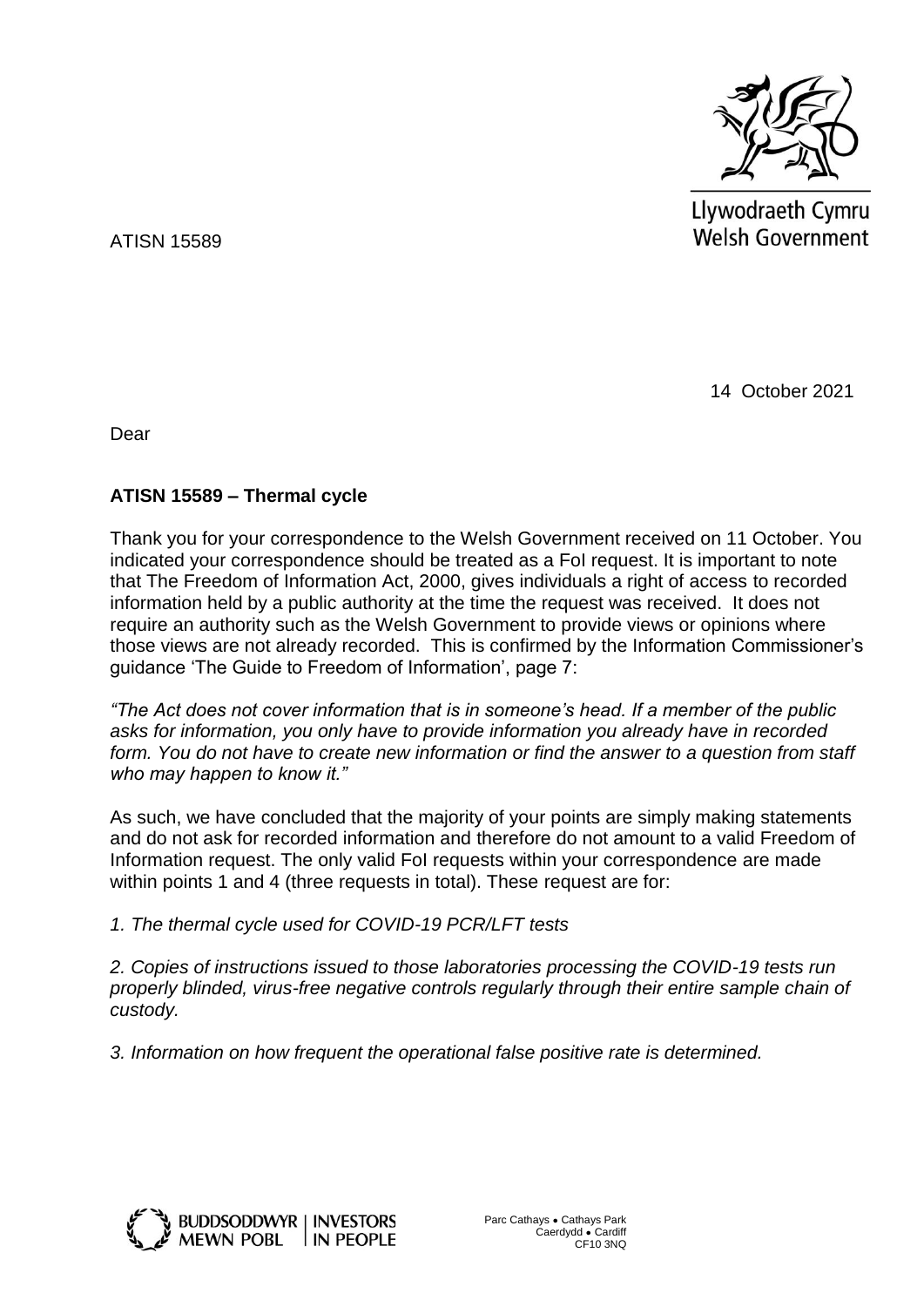In specific relation to information requested in points 1 and 4, Welsh Government does not hold this information. You may wish to contact Public Health Wales and Local Health Boards as they will be best placed to assist with your request. Please see below links that provide contact details for your convenience –

Public Health Wales - Freedom of information - [Public Health Wales \(nhs.wales\)](https://phw.nhs.wales/use-of-site/contact-us/freedom-of-information/)

Health Boards - [Health in Wales | Health Services Near You](http://www.wales.nhs.uk/ourservices/contactus/healthservicesnearyou)

If you have any queries about this request, please do not hesitate to contact me at the address below. Please remember to quote the reference number above in any future correspondence.

The request you sent me contains personal information about you - for example, your name and address. The Welsh Government will be the controller for this information and, in accordance with the General Data Protection Regulation, it will be processed in order to fulfil our public task and meet our legal obligations under the Act to provide you with a response. We will only use this personal information to deal with your request and any matters which arise as a result of it. We will keep your personal information and all other information relating to your request for three years from the date on which your request is finally closed. Your personal information will then be disposed of securely.

Under data protection legislation, you have the right:

- to be informed of the personal data we hold about you and to access it
- require us to rectify inaccuracies in that data
- to (in certain circumstances) object to or restrict processing
- for (in certain circumstances) your data to be 'erased'
- to (in certain circumstances) data portability
- to lodge a complaint with the Information Commissioner's Office (ICO) who is our independent regulator for data protection

For further information about the information which the Welsh Government holds and its use, or if you wish to exercise your rights under the GDPR, please see contact details below:

Data Protection Officer Welsh Government Cathays Park CARDIFF CF10 3NQ Email: DataProtectionOfficer@gov.wales

The contact details for the Information Commissioner's Office are:

Wycliffe House Water Lane Wilmslow Cheshire SK9 5AF

Telephone: 01625 545 745 or 0303 123 1113